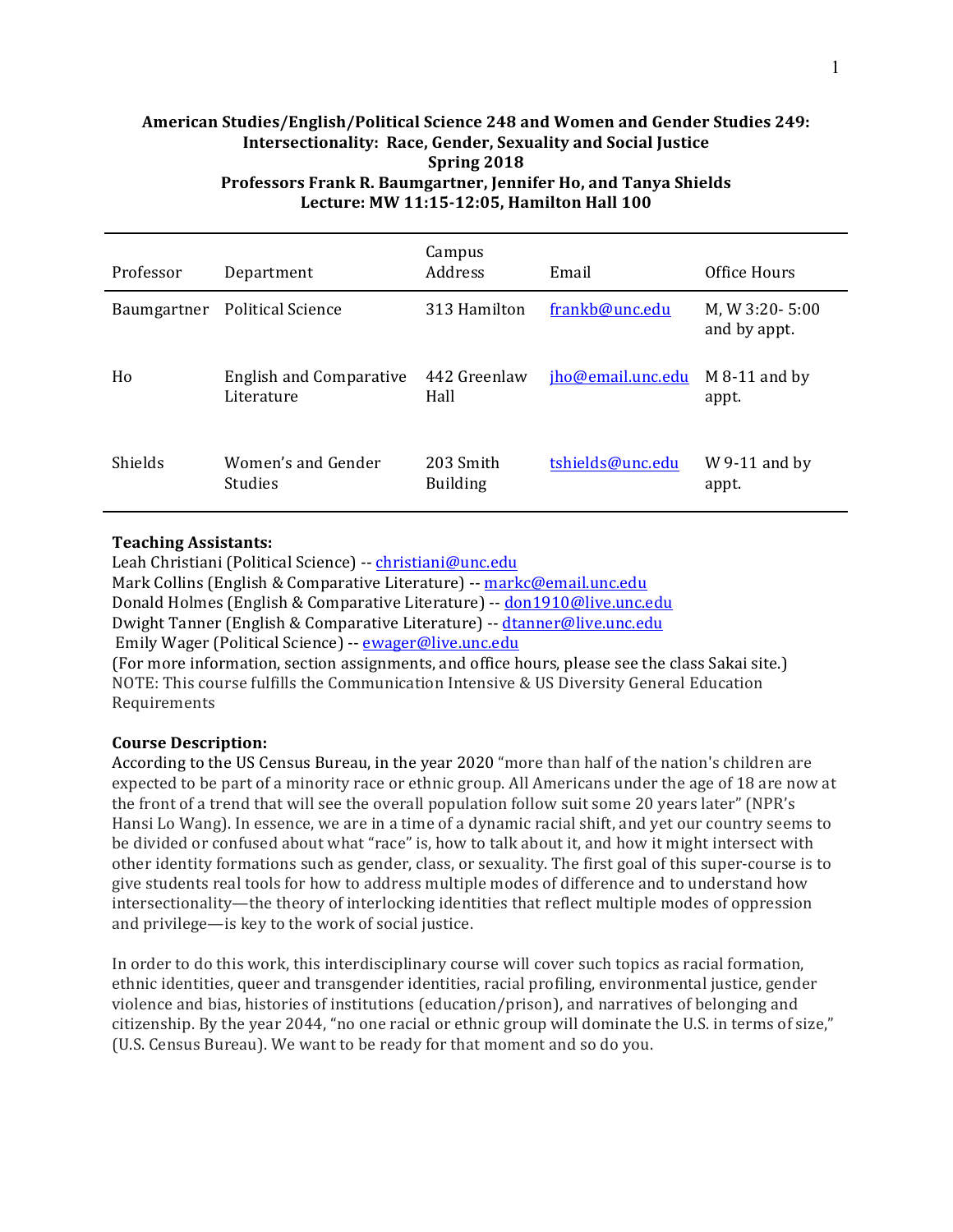### **Course Requirements:**

#### Attendance and Participation in Recitation:

Absences, excessive or consistent tardiness (or early departures), and lack of quality contributions to recitation and lecture will affect your participation grade. In the event of emergency or serious illness, please keep in touch via email by informing both instructor's and your recitation TA. Class participation and attendance will constitute 10%

#### Group Journal:

Students will write 6 journal posts (600 words) using the Sakai forums; the journals will be due on Wednesday at the time that class begins  $(11:15am)$  and will commence on January 31 (Week 4). Students will also be required to respond to posts made by your interaction group members. These journal post responses will be due by midnight the following Sunday. For a more detailed explanation of this assignment, please see the assignment information on Sakai (under Resources), including the rubric for grading and sample posts and response. The rationale behind this assignment is for students to demonstrate, in writing, their active engagement with the course material, in terms of the reading and the lectures, as well as their active engagement with their group members' journal posts.  $40\%$ 

#### Interaction Groups:

Students will organize into groups of 3-4 in their recitation sections to work on a course-long project that will also be tied to the final exam and will serve as a class produced public Word Press website. In other words, at the end of this class each student will have contributed content to creating a web page that engages with the theme of this course, "Intersectionality: Race, Gender, Sexuality, and Social Justice." TAs will work with students during recitation during the early stages but students will be expected to meet outside of class to work on the content for their Word Press contribution. Multimedia and multimodal projects are welcome, i.e.: the content need not be static/text based only. The goal of this portion of the course is to have students engage one another on intersectional issues and for them to demonstrate their skill at redacting materials and formulating questions about them. We hope that the website will produce a conversation at UNC about diversity and inclusion that is not only visible to members of the University community but also able to reach a broader audience of scholars, teachers, and students concerned about intersectional issues in the state and elsewhere.  $40\%$ 

#### Final Exam:

The final for this course will be given in-class and will consist of students writing one essay reflecting on the public Word Press site that the class has generated based on the websites each interaction group has created. We are looking for essays that show thoughtful and deep engagement with the course material and themes as it has been rendered on the website by the students in the class. Critique, reflection, and critical thinking should be demonstrated in this essay. 10%

#### **Required Readings:**

Two books are required for purchase, listed below. The vast bulk of the readings will be made available to you in electronic format on the course Sakai site. All readings listed in the weekly schedule below are required. An alphabetical list of critical books/articles/chapters and fiction/film is at the end of the weekly schedule. That list is by no means comprehensive, but should serve as a reference point for students who want to pursue projects along the lines of our course discussions. These two books are required for purchase. Please get them as soon as you can:

- 1. Coates, Ta-Nehisi. *Between the World and Me*. New York: Spiegel & Grau, 2015.
- 2. **Calvocaressi, Gabrielle**. *Rocket Fantastic*. New York: Persea, 2017.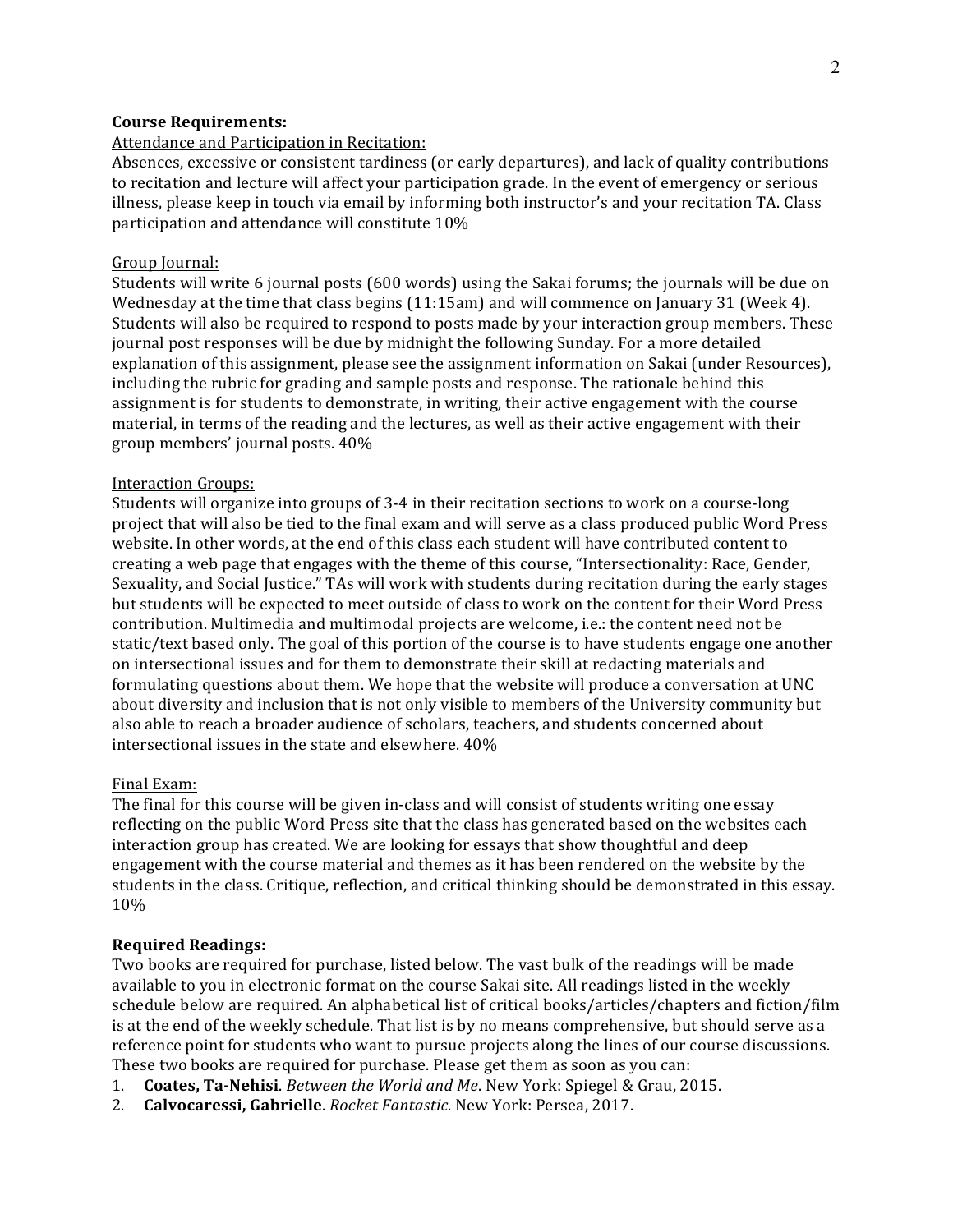### **General Course Policies: Amendments to the Syllabus:**

In order to meet the needs of class members and course objectives, this syllabus may be subject to change (except for the officially scheduled final examination.) Every effort will be made to notify you in advance, both in person and in writing, but in the end you are responsible for any and all additional course information provided in class sessions throughout the term, regardless of tardiness or absence. Please write down the name and contact information of two class members you can turn to if you have to be absent. It is understood that by having received this course syllabus and attended class beyond the first two meetings of the term, you have reviewed the requirements and policies of this class, understand them, and accept them.

### **Classroom Climate:**

Please be on time for class, come prepared to participate, speak respectfully to others, and listen to new or different perspectives. We will not discriminate against or criticize each other based on gender, ethnic origin and/or race, sexual orientation, disability, or any other factor. Behavior that violates this classroom climate policy will not be tolerated.

#### Laptops, Smartphones and Other Personal Electronic Devices:

You are welcome to bring your laptop, and/or tablets to class and use these devices to take notes, access readings we're discussing, and support class-related activity. Please abstain from non-classrelated activity, however. All devices should be on silent during class. We reserve the right to mark you down for attendance and/or participation if we see any non-course related material on your screens, either in lecture or in discussion. Pay attention.

### **Grades and Grading:**

o Final Grade Computation: the final grade is computed from the total marks and our assessment of your work throughout the term and your contribution to our class discussions.

o Grading Scale: A (95-100), A- (90-94), B+ (87-89), B (83-86), B- (80-82), C+ (77-79), C (73-76), C- (70-72), D+ (68-70), D (67-69), F (<62). Grades will be rounded to the nearest whole number and scored accordingly.

o Grade Appeals: During the semester, you must wait at least overnight after receiving a grade to schedule an appointment for a grade appeal. Please use this time to review the grade critique and formulate a logical argument for appeal. Your appeal must be written, with the assignment or exam and the grading evaluation attached to the written appeal. These materials must be provided to me at least one day before the grade appeal meeting. Grade appeals must be made within one week of receiving the grade. FINAL COURSE GRADES MAY NOT be appealed after 48 hours following the final exam

o Posting Grades: UNC complies with the Family Educational Rights and Privacy Act, which provides for the protection of your personal records, including grade information. Grade information is provided in a secure format using either the Sakai grade book or through Connect Carolina.

o Grade of Incomplete: A grade of incomplete will not be given except under extraordinary circumstances. If such circumstances arise, contact faculty immediately to discuss the issue and to learn about procedures for requesting an incomplete. Approval of an incomplete is not automatic upon initiating a request.

### **Due Dates and Late Work:**

All written assignments are due to be uploaded to the course Sakai site at the start of class on the date specified on the syllabus. An assignment turned in any time after the end of class on the due date, or any time the next day, will be considered one day late and will be assessed a 10% penalty.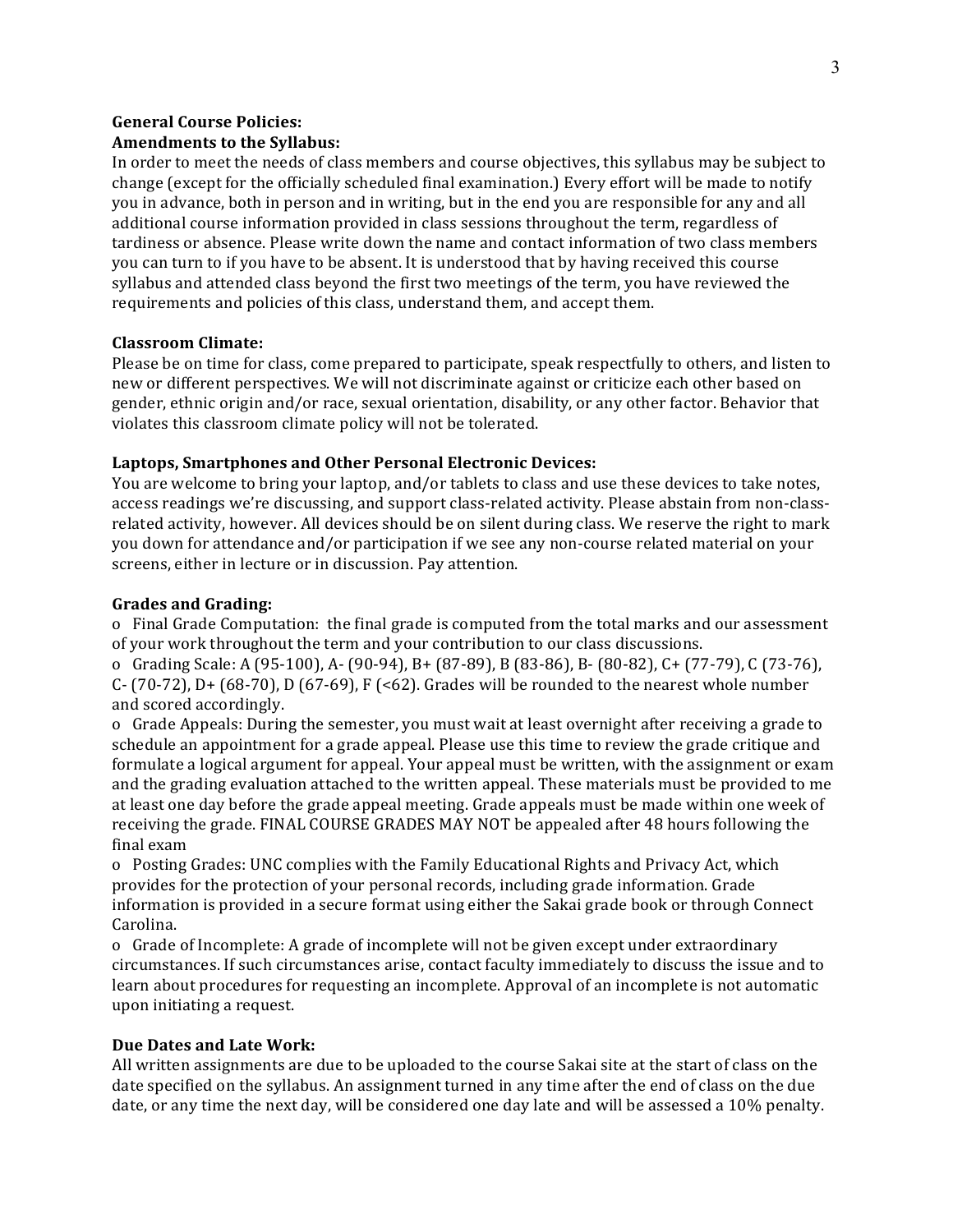An additional 10% penalty will be applied for each additional day the assignment is late, including non-class days, weekends, and holidays. It is your responsibility to keep a copy of each assignment in case the original is misplaced. You will receive no penalty for work due on a day for which you have a legitimate and documented absence, but you must upload it as soon as you can. It is your responsibility to provide documentation for a legitimate excuse within three days of the missed class period. If you do not meet this deadline, late work will not be excused.

### **Written Work:**

o Your writing should be free of spelling, grammar, and punctuation errors.

o You should proofread carefully and not rely solely on your computer's spell-check tool.

o Quote sparingly. In general, any quoted material must have a full paragraph of engagement with the text following the quote. Don't let your reader assume what you mean when you use a quote so choose carefully. Whenever you paraphrase or quote directly, you must footnote and fully cite your sources (and provide page numbers for quotations). Quoted material must be properly cited using MLA or Chicago style. See the Writing Center for information on how to access these style guides. o Finally, take care to address each component of the assignment, set up the context for your

argument, and provide detailed examples to illustrate your points.

o Keep to the stated word counts for each assignment. If you go over your word count significantly, you will see a reduction in your grade.

o Save your files in the following manner: **Lastname.AMST248s18**.**Final Exam**.**docx**

Identifying information: Include your name and e-mail address, the title of your assignment, and the date at the top of every paper. Make sure you number your pages.

### **Academic & Personal Misconduct:**

Every student will be treated equally according to the policies of this course and the University of North Carolina at Chapel Hill. We encourage studying and working together; however, you must complete all written assignments and exams using your individual effort (copying, cheating, or plagiarism is not tolerated). This includes cutting and pasting information from the Internet. You MUST give credit (by using quotation marks and/or citing sources) whenever you:

- Ouote another person's actual words, either oral or written;
- Paraphrase/summarize another person's words, either oral or written;
- Use another person's idea, opinion, or theory;
- Borrow facts/statistics/other illustrative material, unless the information is common knowledge.

All students should review the UNC policy on academic integrity at http://honor.unc.edu/. If necessary, ask for clarification about plagiarism or course policies before you hand in written work. We are obligated by the University to report academic and/or personal actions that may be deemed misconduct under the provisions of this code. Punishments for cheating and plagiarism can include failing the class.

### **Questions/Concerns:**

Remember, email is best suited to quick communication regarding class attendance, questions regarding assignments, or minor concerns. If you have an important issue to discuss, such as a grade, personal situations, or issues occurring in class, please meet with one of the faculty members or your TA face-to-face during office hours. Remember: email is a very public form of communication; think before you hit <send>.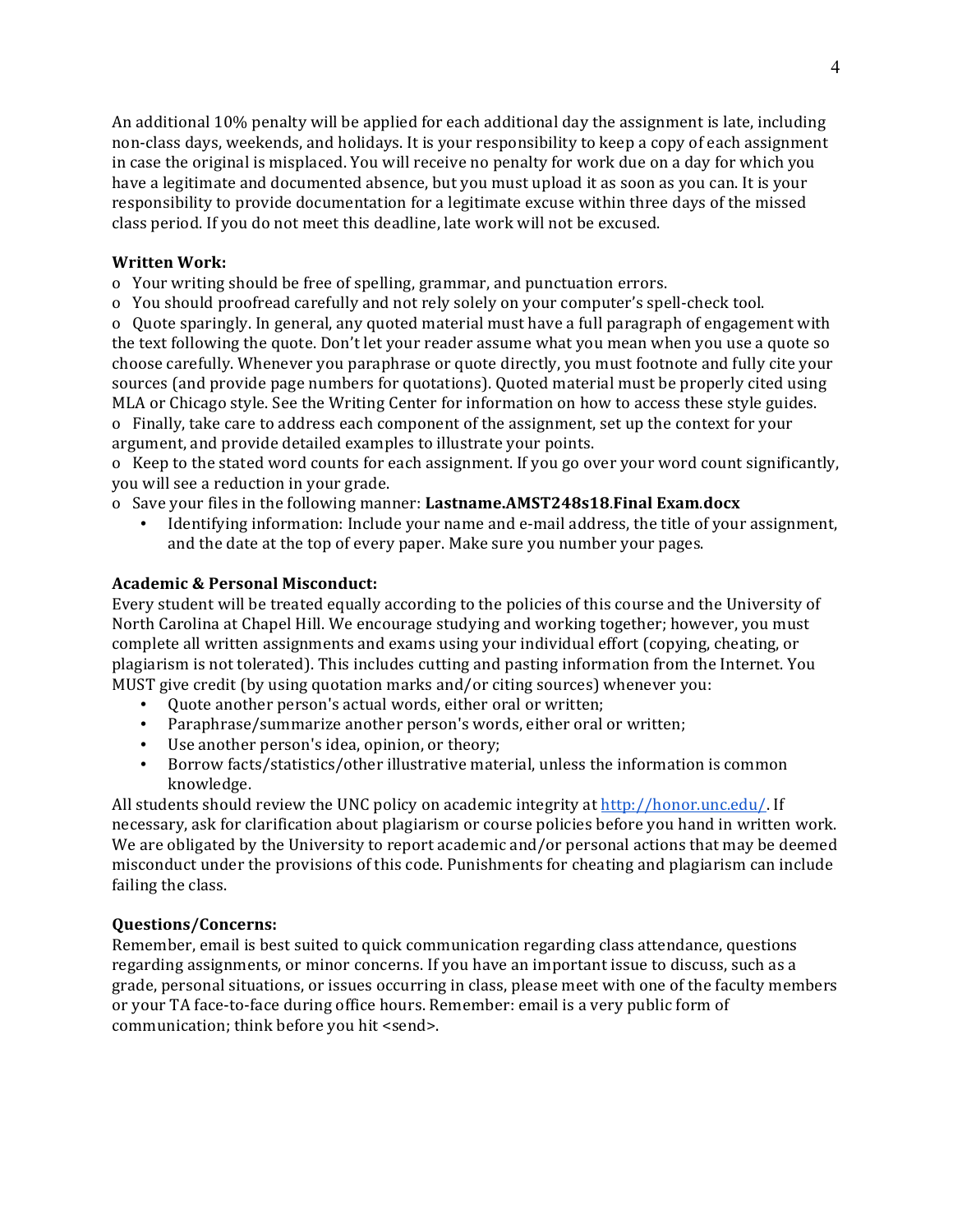#### **WEEKLY CLASS SCHEDULE: Week 1: INTRODUCTIONS**

Wednesday, January 10: No Readings Introductions: Faculty and graduate instructors

### **Week 2:**

Monday, January 15: NO CLASS MLK HOLIDAY Wednesday, January 17: CLASSES CANCELLED - SNOW DAY

### **Week 3:**

Monday, January 22: Intersectionality

1. Patricia Hill Collins and Sirma Bilge, "What is Intersectionality?" in *Intersectionality* (Cambridge, UK: Polity Press, 2016), 1-31.

2. Lynn Weber, "The Story of Margaret Welch: A Case Study" from *Understanding Race, Class, Gender and Sexuality: A Conceptual Framework* (New York, NY: Oxford University Press, 2009), 59-72.

Lecture: Baumgartner, Ho, Shields

Wednesday, January 24: Race, Gender, Sexuality and Social Justice

1. Ta-Nehisi Coates. *Between the World and Me*. New York: Spiegel & Grau, 2015. Lecture: Baumgartner, Ho, Shields

### **Week 4:**

Monday, January 29: Lumbees and Christianity Readings:

1. Malinda Maynor Lowery, "Making Christianity Sing: The Origins and Experiences of Lumbee Indian and African American Church Music."

2. Malinda Maynor Lowery, "Sounds of Faith," (film) https://youtu.be/hPUXktqduQI Guest Lecture: Malinda Maynor Lowery (HIST)

Wednesday, January 31: Lynching

Readings:

1. Please search the website that Professor Kotch has created on lynching in North Carolina: lynching.web.unc.edu

2. Walter White, "I Investigate Lynchings," *American Mercury* (January 1929).

http://nationalhumanitiescenter.org/pds/maai3/segregation/text2/investigatelynchings.pdf Guest Lecture: Seth Kotch (AMST)

### **Week 5:**

Monday, February 5: In the Shadow of Ferguson Readings:

1. Larry Adelman, "Racial Preferences for Whites: The Houses that Racism Built," San *Francisco Chronicle*, Sunday, June 29, 2003

2. Rothstein, Richard. 2017. *The Color of Law.* New York: W.W. Norton, chapters 3 and 5. Guest Lecture: Mai Nguyen (CITY)

Wednesday, February 7: Plantation tourism, white fragility and nostalgia Readings:

1. Tanya Shields, "Magnolia Longing: The Plantation Tour as Palimpsest, " *Souls* (March 2017)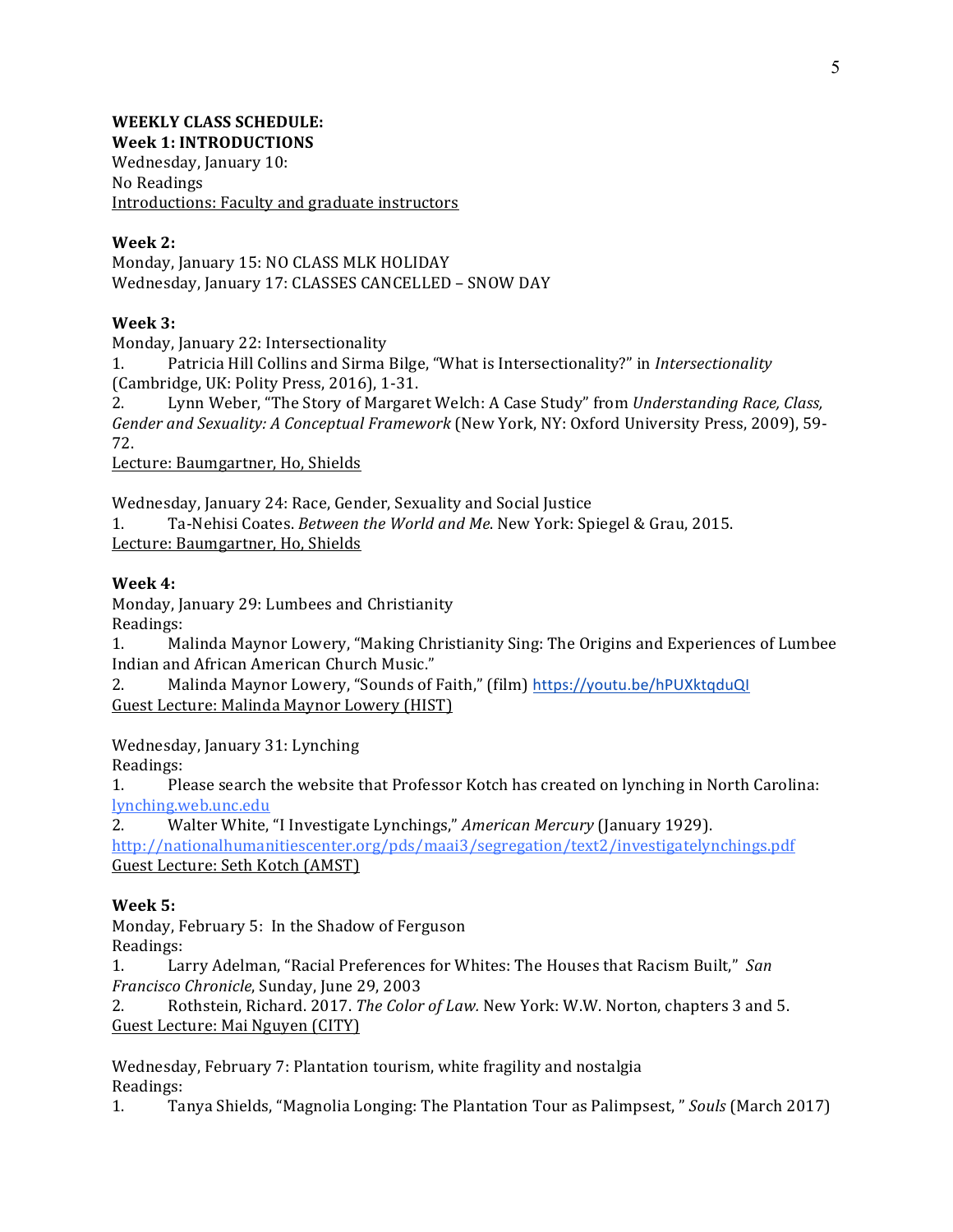http://www.tandfonline.com.libproxy.lib.unc.edu/doi/pdf/10.1080/10999949.2017.1268517?nee dAccess=true

2. Robin DiAngelo, "White Fragility," *International Journal of Critical Pedagogy* 3, no. 3 (2011) Lecture: Shields

# **Week 6:**

Monday, February 12: Race, Racial Formation, and Racism Readings:

1. Michael Omi and Howard Winant, Chapter 4 "The Theory of Racial Formation," 2015.105-136.

2. Peggy McIntosh, "White Privilege: Unpacking the Invisible Knapsack." *White Privilege: Essential Readings on the Other Side of Racism.* New York: Worth Publishers, 2012. 121-126. Lecture: Ho

Wednesday, February 14: Queer Life

Reading:

1. Chrystos. *Not Vanishing*. (Selections) Vancouver: Press Gang Publishers, 1988. 36, 45-47, 66-67, 76, 89, 95.

2. Anzaldúa, Gloria. "To(o) Queer the Writer." *The Gloria Anzaldúa Reader*. Durham: Duke University Press, 2009. 163-175

3. Cohen, Cathy. "Punks, Bulldaggers, and Welfare Queens: The Radical Potential of Queer Politics?" GLQ: A Journal of Lesbian and Gay Studies. 3: 437-465 Lecture: Michelle Robinson (AMST)

# **Week 7:**

Monday, February 19: Housing and Wealth Gap Reading:

- 1. Please watch this 30 minute video on segregation in housing: https://vimeo.com/133506632
- 2. Nikole Hannah-Jones, Living Apart: How the Government Betrayed a Landmark Civil Rights Law, Pro-Publica.com, June 25, 2015. https://www.propublica.org/article/living-aparthow-the-government-betrayed-a-landmark-civil-rights-law

Lecture: Baumgartner

Wednesday, February 21: Race in Europe

Reading:

1. Priscilla Layne, "The Darkening of Europe: Afrofuturist Ambitions and Afropessimist Fears in Damir Lukacevic's Dystopian Film Transfer (2010) Guest Lecture: Priscilla Layne (GERM)

# **Week 8:**

Monday, February 26: Arab/Muslim/Middle Eastern Americans Reading:

1. Lila Abu-Lughod, "Do Muslim Women Really Need Saving? Anthropological Refelctions on Cultural Relativism and Its Others." *American Anthropologist* 104. 3 (2002) 783-790.

2. Randa Jarrar, selection from A Map of Home. Penguin, 2009. 3-24.

Guest Lecture: Rachel Norman (PhD candidate in CMPL)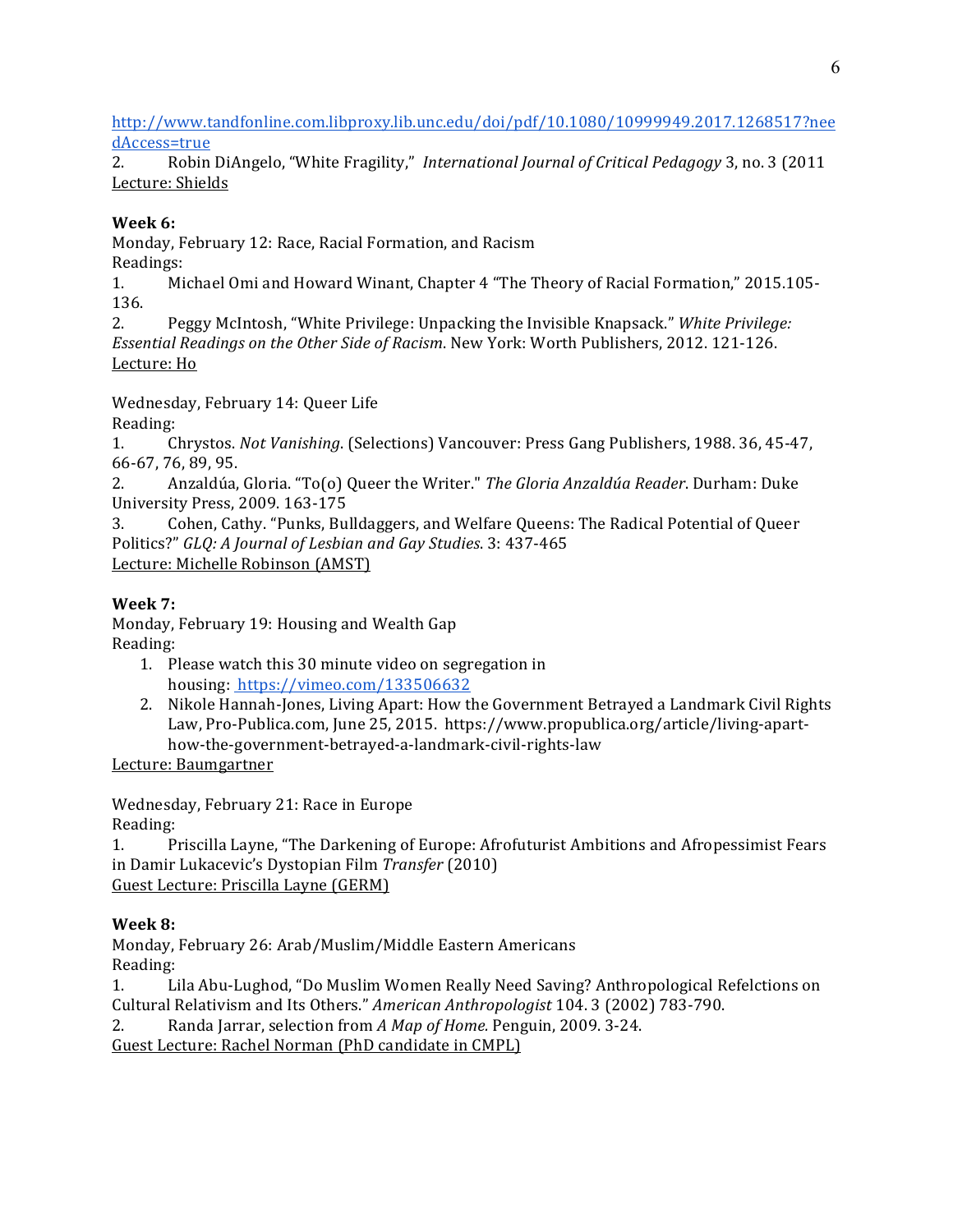Wednesday, February 28: Asian American Life Reading:

1. "Traveling to Opal" - Paisley Rekdal, *The Night My Mother Met Bruce Lee: Observations on Not Fitting In* (Pantheon Books 2000) 182-209.

2. Ho, Jennifer. "Coda" *Racial Ambiguity in Asian American Culture*. New Jersey: Rutgers University Press, 2015. 148-152.

Lecture: Ho

## **Week 9:**

March 5: Intersectionality: The Beauty Industry and Media Culture Reading:

- 1. Naomi Wolf, "The Beauty Myth"
- 2. Olivia Chung, "Finding My Eye-dentity"
- 3. *Dear Sisters*, 184-88, poster on p.40

4. "Portraying Women as They Actually Are: A *Ms*. Conversation with Shonda Rhimes" (Ms. Magazine)

5. "What Does the Female Gaze Look Like?: A *Ms*. Conversation with [ill Soloway" (Ms. Magazine)

Lecture: Michele Berger (WGST)

March 7: International Women's Day Video:

1. https://www.washingtonpost.com/graphics/2017/business/women-paygap/?utm\_term=.fcf156894f8d Lecture: Baumgartner

## **Week 10: SPRING BREAK** March 12-16

## **Week 11:**

March 19: Latinx in North Carolina

Reading:

1. Robert Gonzales and Ariel Ruiz, "Dreaming Beyond the Fields: Undocumented Youth, Rural Realities and a Constellation of Disadvantage" Guest Lecture: Angela Stuesse (ANTH)

March 21: Performance: *Flipping Cancer* Reading:

1. Marie Garlock, "Drilling Down Deep: Pink Ribbons, Fracking and Silencing Women," https://bcaction.org/2014/11/17/drilling-down-deep-pink-ribbons-fracking-and-silencingwomens-voices/ Guest lecture: Marie Garlock (COMM)

## **Week 12:**

Monday, March 26: Anti-racist education: Intersections and Interventions Reading:

1. Christin DePouw & Cheryl Matias (2016) "Critical Race Parenting: Understanding Scholarship/Activism in Parenting Our Children, Educational Studies," 52:3, 237-259, DOI: 10.1080/00131946.2016.1169182 Lecture: Ronda Taylor Bullock (EDUC)

7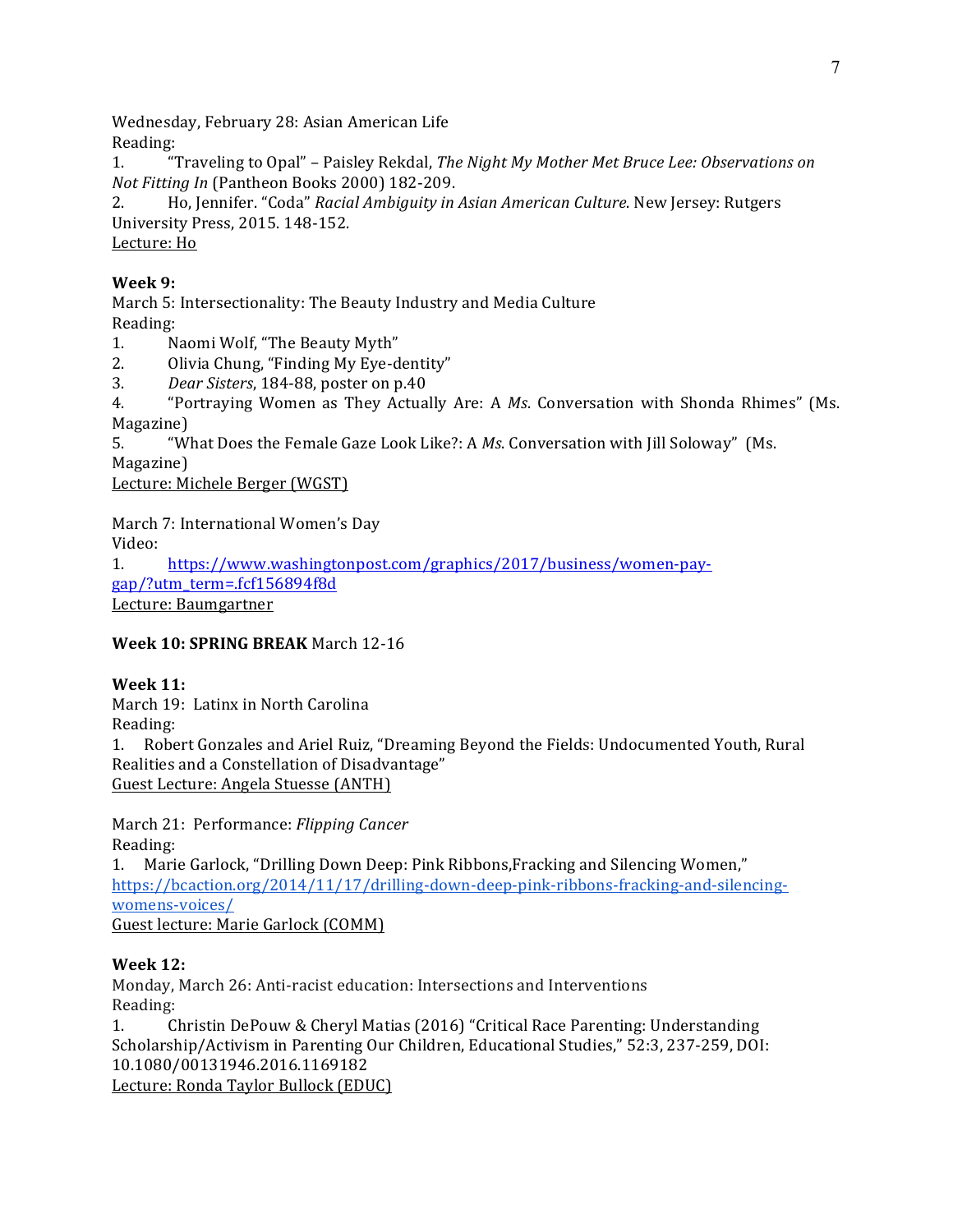Wednesday, March 28: Environmental Racism and Communities of Color

1. Review this web site: http://www.cedargroveinst.org/index.php

2. Marsh, Ben, Allan M. Parnell, and Ann Moss Joyner. 2010. Institutionalization of Racial Inequality in Local Political Geographies: The Use of GIS Evidence. *Urban Geography* 31, 5: 691-709. Lecture: Allan Parnell (Cedar Grove Institute)

## **Week 13:**

April 2: Reproductive Justice--an intersectional analysis Reading: 

1. Loretta J. Ross and Rickie Solinger, chapter one in *Reproductive Justice: An Introduction*. Berkeley: U of Calif Press, 2017: 9-57. Lecture: Karen Booth (WGST)

April 4: Sexual Assault

Reading:

- 1. Tim Beneke, "Men on Rape"
- 2. Patricia Hills Collins, Chapter 7: "Assume the Position" from *Sexual Politics*
- 3. Rosalie Chen, "Intersectionality Sheds New Light on Sexual Assault"
- 4. Eugene Scott "The Marginalized Voices of the #MeToo Movement"

Guest Lecture: Matt Ezell (James Madison University)

### **Week 14:**

April 9: Poetry and Gender Fluidity

Reading:

1. *Rocket Fantastic*. Persea 2017.

2. "Poet Gabrielle Calvocoressi Experiments with a Genderless World" – interview with Frank Statio on WUNC's "The State of Things" http://wunc.org/post/poet-gabrielle-calvocoressiexperiments-genderless-world#stream/0

Guest Lecture: Gaby Calvocoressi (ENGL)

April 11: Activism/Action/Social Justice

Readings:

1. "Don't Be a Bystander: 6 Tips for Responding to Racist Attacks" – American Friends Service Committee https://www.afsc.org/video/dont-be-bystander-6-tips-responding-to-racist-attacks

2. "What to Do if You Are Witnessing Islamophobic Harassment" - Maeril http://maeril.tumblr.com/post/149669302551/hi-everyone-this-is-an-illustrated-guide-i-made 3. Robert Nash, "What is the Best Way to Be a Social Justice Advocate?" About Campus May-

June 2010. 11-18. 4. Susan R. Torres-Harding, Cheronda Steele, Erica Schulz, Farah Taha, and Chantal Pico,

"Student Perceptions of Social Justice and Social Justice Activities." *Education, Citizenship, and Social Justice*. 2014. 55-66 - pay particular attention to the "Discussion" section, 62-66. Lecture: Ho

## **Week 15:**

April 16: Traffic Stops and Racial Bias here in North Carolina: A problem that is getting worse Readings:

1. Baumgartner, Frank R., Derek A. Epp, Kelsey Shoub, and Bayard Love. 2016. Targeting <u>Young Men of Color for Search and Arrest during Traffic Stops: Evidence from North Carolina,</u> 2002-2013. *Politics, Groups, and Identities*.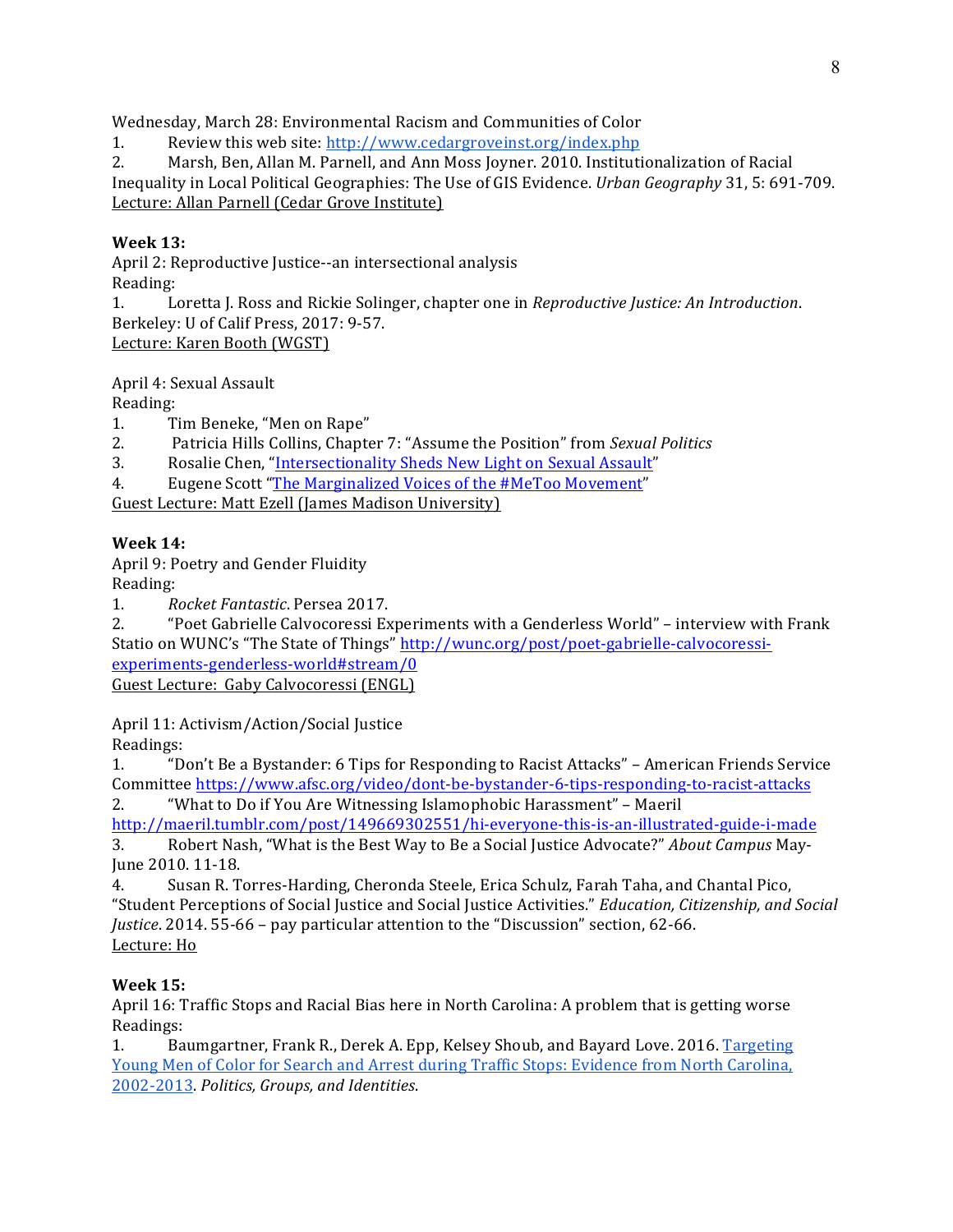2. Christiani, Leah. 2018. Intersectional Stereotyping in Policing: An Analysis of Traffic Stop Outcomes, paper presented at the annual meetings of the Midwest Political Science Association, Chicago IL.

Lecture: Baumgartner and Christiani

April 18: Gender and Education Readings: 1. Adrienne Rich, "Claiming an Education"

2. Mary Wollstonecraft, "A Vindication of Rights" (excerpt)

Lecture: Shields

**Week 16:** April 23: Revolutionaries Reading: 1. *American Revolutionary: The Evolution of Grace Lee Boggs.* 2013 (film)—available through UNC Media Center (in-library use only) and to stream through Netflix, Amazon, iTune, Vudu, and YouTube Lecture: Baumgartner, Ho, Shields

April 25: Review Day

## **TUESDAY, MAY 8, 12:00-3:00PM: FINAL EXAM IN HAMILTON 100**

\*The Honor Code applies to everything that you – and all your instructors – do at this university, including our use of outside sources in our research and writing. Our work in this class will conform to the principles and procedures defined in the *Instrument of Student Judicial Governance* (http://instrument.unc.edu/). The research that we do this semester, whether primary or secondary, print or online, formal or informal, will require careful documentation on your part. The need to cite your sources applies to all your work, including drafts as well as final versions of your projects. If you are suspected of plagiarizing all or part of an assignment, even unintentionally, your instructors are required to report the offense to the Honor Court.

\*Students with Disabilities: The University of North Carolina at Chapel Hill ensures that no qualified person shall by reason of a disability be denied access to, participation in, or the benefits of, any program or activity operated by the University. In compliance with UNC policy and federal law, qualified students with disabilities are eligible to receive "reasonable accommodations to ensure equal access to education opportunities, programs, and activities" (http://www.unc.edu/depts/lds/faculty-policies.html). If you anticipate such accommodations, please notify your TA and all instructors of the course as soon as possible so that appropriate arrangements can be made. Additionally, you may seek out student support services at the Department of Disability Services (DDS) (http://disabilityservices.unc.edu/) and through the Learning Center (http://learningcenter.unc.edu/)

\*Non Discrimination Policy: UNC Chapel Hill does not discriminate against its students or employees based on race, color, national origin, religion, sex, age, disability, and/or veteran